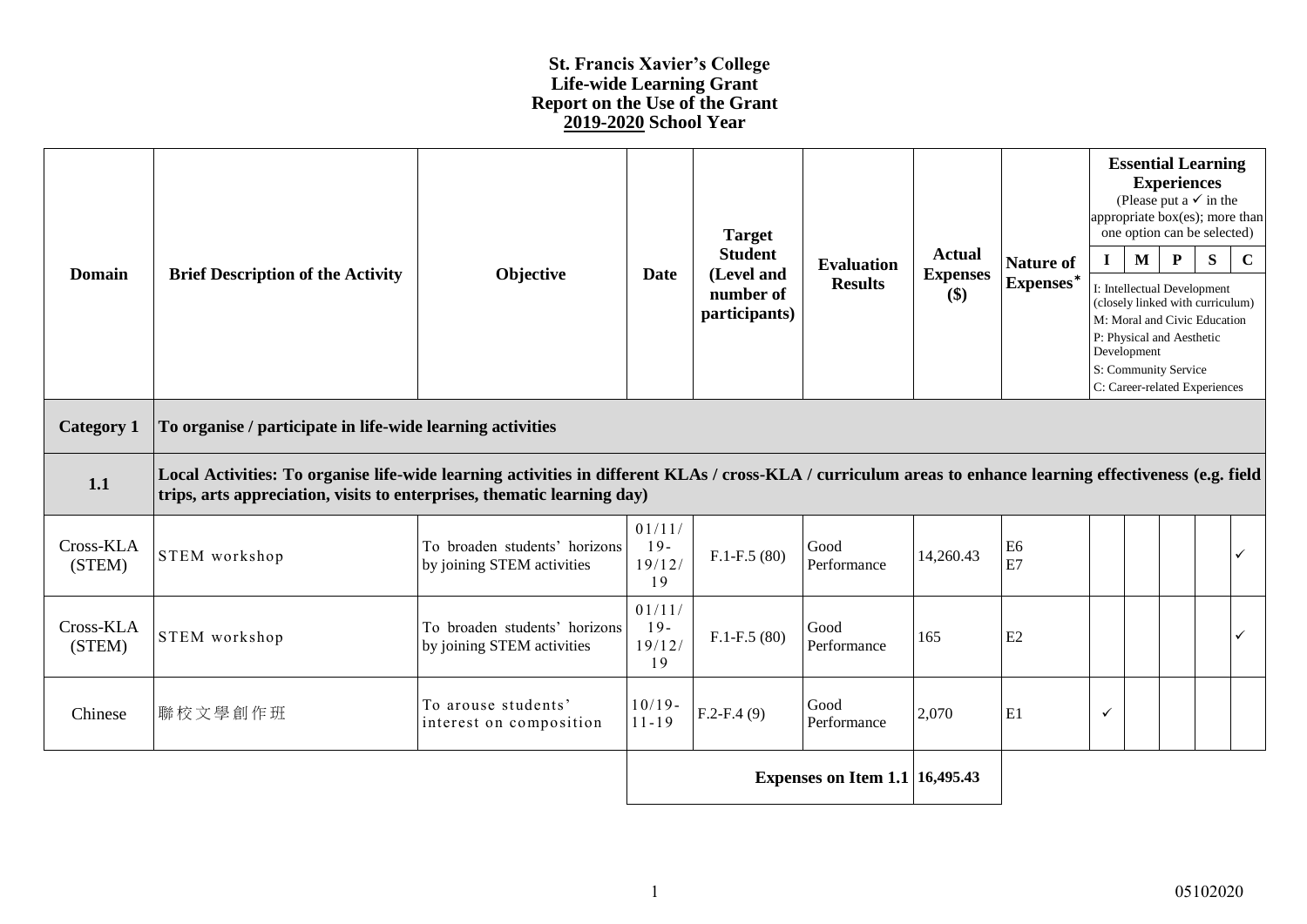| Domain                                          | <b>Brief Description of the Activity</b>                                                                                                                                                                                                                                                                                                                                                                                             | Objective                                                                                                                            | <b>Date</b>                      | <b>Target</b><br><b>Student</b><br>(Level and<br>number of<br>participants) | <b>Evaluation</b><br><b>Results</b> | <b>Actual</b><br><b>Expenses</b><br>\$) | <b>Nature of</b><br>Expenses* | $\mathbf{I}$ | $\mathbf{M}$<br>Development | <b>Essential Learning</b><br><b>Experiences</b><br>(Please put a $\checkmark$ in the<br>appropriate box(es); more than<br>one option can be selected)<br>P<br>I: Intellectual Development<br>(closely linked with curriculum)<br>M: Moral and Civic Education<br>P: Physical and Aesthetic<br>S: Community Service<br>C: Career-related Experiences | S | $\mathbf C$ |
|-------------------------------------------------|--------------------------------------------------------------------------------------------------------------------------------------------------------------------------------------------------------------------------------------------------------------------------------------------------------------------------------------------------------------------------------------------------------------------------------------|--------------------------------------------------------------------------------------------------------------------------------------|----------------------------------|-----------------------------------------------------------------------------|-------------------------------------|-----------------------------------------|-------------------------------|--------------|-----------------------------|-----------------------------------------------------------------------------------------------------------------------------------------------------------------------------------------------------------------------------------------------------------------------------------------------------------------------------------------------------|---|-------------|
| 1.2                                             | Local Activities: To organise diversified life-wide learning activities to cater for students' interests and abilities for stretching students' potential and<br>nurturing in students positive values and attitudes (e.g. activities on multiple intelligences; physical, aesthetic and cultural activities; leadership training;<br>service learning; clubs and societies; school team training; uniformed groups; military camps) |                                                                                                                                      |                                  |                                                                             |                                     |                                         |                               |              |                             |                                                                                                                                                                                                                                                                                                                                                     |   |             |
| <b>LWL</b>                                      | F.3 Education Camp (coach)                                                                                                                                                                                                                                                                                                                                                                                                           | To provide students with the<br>opportunity to engage in an<br>of<br>array<br>extra-curricular<br>activities                         | 12/12/19<br>13/12/19             | F.3(123)                                                                    | Good<br>Performance                 | 5,700                                   | E2                            |              | ✓                           |                                                                                                                                                                                                                                                                                                                                                     |   |             |
| <b>LWL</b>                                      | F.1-F.2 Picnic (coach)                                                                                                                                                                                                                                                                                                                                                                                                               | To provide students with the<br>opportunity to engage in an<br>of<br>extra-curricular<br>array<br>activities                         |                                  | $13/12/19$ F.1 & F.2 (260)                                                  | Good<br>Performance                 | 11,400                                  | E2                            |              | ✓                           |                                                                                                                                                                                                                                                                                                                                                     |   |             |
| Cross-KLA<br>(STEM)                             | <b>STEM: Drone Team Training Workshop</b>                                                                                                                                                                                                                                                                                                                                                                                            | To provide students with<br>the opportunity to engage<br>in Drone activities and<br>competitions.                                    | 01/10/<br>$19-$<br>07/06/<br>20  | $F.1-F.4(30)$                                                               | Good<br>Performance                 | 40,760                                  | E7                            |              |                             | ✓                                                                                                                                                                                                                                                                                                                                                   |   |             |
| Cross-KLA<br>(STEM)                             | Drone Programming<br>3D Modelling<br>Course (Equipment)                                                                                                                                                                                                                                                                                                                                                                              | To provide students with<br>the opportunity to engage<br>in Drone activities.                                                        | 14/11/19<br>$\equiv$<br>19/12/20 | $F.1-F.5(16)$                                                               | Good<br>Performance                 | 16,025                                  | E <sub>6</sub><br>E7          |              |                             | ✓                                                                                                                                                                                                                                                                                                                                                   |   |             |
| Cross-KLA<br>(STEM)                             | 3D Workshop with CraftBot XL 3D<br>Printer Bundle                                                                                                                                                                                                                                                                                                                                                                                    | To provide students with<br>the opportunity to engage<br>in STEM activities.                                                         | 22/11/19                         | $F.3-F.5$                                                                   | Good<br>Performance                 | 31,760                                  | E <sub>6</sub><br>E7          |              |                             | ✓                                                                                                                                                                                                                                                                                                                                                   |   |             |
| Personal, Social<br>and Humanities<br>Education | Career-related experience activity                                                                                                                                                                                                                                                                                                                                                                                                   | To equip students with working<br>skills and positive working<br>attitude by visiting work places<br>a seminar and training workshop | 07/11/19                         | $F.1-F.3(20)$                                                               | Good<br>Performance                 | 2,000                                   | E <sub>6</sub>                |              |                             |                                                                                                                                                                                                                                                                                                                                                     |   | ✓           |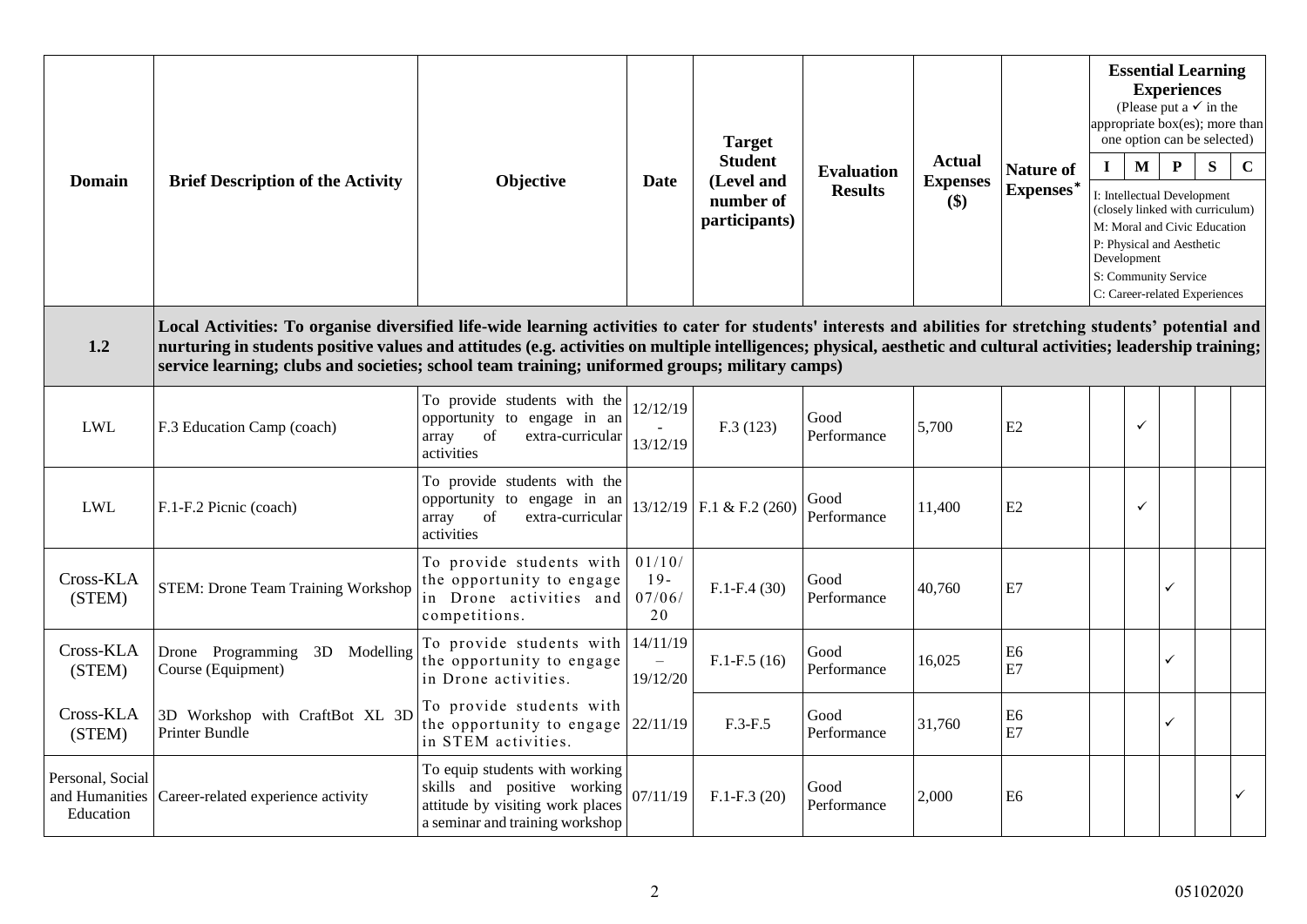| <b>Domain</b>                                   | <b>Brief Description of the Activity</b>                                                                                | Objective                                                                                                                | <b>Date</b>                | <b>Target</b><br><b>Student</b><br>(Level and<br>number of<br>participants) | <b>Evaluation</b><br><b>Results</b> | <b>Actual</b><br><b>Expenses</b><br>\$) | <b>Nature of</b><br>Expenses* | $\mathbf{I}$<br>Development<br>S: Community Service | <b>Experiences</b><br>$\mathbf{M}$<br>I: Intellectual Development<br>P: Physical and Aesthetic | $\mathbf P$ | <b>Essential Learning</b><br>(Please put a $\checkmark$ in the<br>appropriate box(es); more than<br>one option can be selected)<br>${\bf S}$<br>(closely linked with curriculum)<br>M: Moral and Civic Education<br>C: Career-related Experiences | $\mathbf C$ |
|-------------------------------------------------|-------------------------------------------------------------------------------------------------------------------------|--------------------------------------------------------------------------------------------------------------------------|----------------------------|-----------------------------------------------------------------------------|-------------------------------------|-----------------------------------------|-------------------------------|-----------------------------------------------------|------------------------------------------------------------------------------------------------|-------------|---------------------------------------------------------------------------------------------------------------------------------------------------------------------------------------------------------------------------------------------------|-------------|
| Personal, Social<br>and Humanities<br>Education | Life Planning Workshop                                                                                                  | introduce students<br>To<br>the<br>knowledge of the world of work<br>and equip the ability of the goal<br>setting skills | 12/12/19                   | F.3(123)                                                                    | Good<br>Performance                 | 16,500                                  | E <sub>6</sub>                |                                                     |                                                                                                |             |                                                                                                                                                                                                                                                   | ✓           |
| Personal, Social<br>and Humanities<br>Education | Life Skills Training Workshop                                                                                           | To provide students interview $07/01/20$<br>skills<br>and<br>-date<br>$up-to$<br>information                             | $\overline{a}$<br>15/01/20 | F.6(115)                                                                    | Good<br>Performance                 | 19,000                                  | E <sub>6</sub>                |                                                     |                                                                                                |             |                                                                                                                                                                                                                                                   | ✓           |
| Music                                           | Chinese Orchestra<br>1.<br>Wind Band<br>2.<br>String Orchestra<br>3.<br><b>Instrumental Classes</b><br>$\overline{4}$ . | provide<br>students with<br>To<br>opportunities<br>to<br>develop<br>musical interest and talents                         | $09/19 -$<br>06/20         | $F.1-F.6(200)$                                                              | Good<br>Performance                 | 79,890                                  | E <sub>5</sub>                |                                                     |                                                                                                | ✓           |                                                                                                                                                                                                                                                   |             |
| English                                         | English Drama Workshop                                                                                                  | To organize a drama workshop $\sqrt{07/11/19}$<br>for students to learn production<br>and drama skills                   | 05/12/19                   | $F.1-F.5(22)$                                                               | Good<br>Performance                 | 3,960                                   | E <sub>5</sub>                |                                                     |                                                                                                | ✓           |                                                                                                                                                                                                                                                   |             |
| English                                         | 71 <sup>st</sup> HK Schools Speech Festival                                                                             | To Promote students' speech<br>skills                                                                                    | $11/19-$<br>12/19          | $F.1-F.5(30)$                                                               | Good<br>Performance                 | 2,955                                   | E1                            |                                                     |                                                                                                | ✓           |                                                                                                                                                                                                                                                   |             |
| English                                         | 71 <sup>st</sup> HK Schools Speech Festival                                                                             | To Promote students' speech<br>skills                                                                                    | 09/12/19                   | F.1(37)                                                                     | Good<br>Performance                 | 1,300                                   | E2                            |                                                     |                                                                                                | ✓           |                                                                                                                                                                                                                                                   |             |
|                                                 |                                                                                                                         |                                                                                                                          |                            | Expenses on Item $1.2$   $231,250$                                          |                                     |                                         |                               |                                                     |                                                                                                |             |                                                                                                                                                                                                                                                   |             |

| 1.3 | Non-Local Activities: To organise or participate in non-local exchange activities or non-local competitions to broaden students' horizons |  |  |  |  |  |  |
|-----|-------------------------------------------------------------------------------------------------------------------------------------------|--|--|--|--|--|--|
|     |                                                                                                                                           |  |  |  |  |  |  |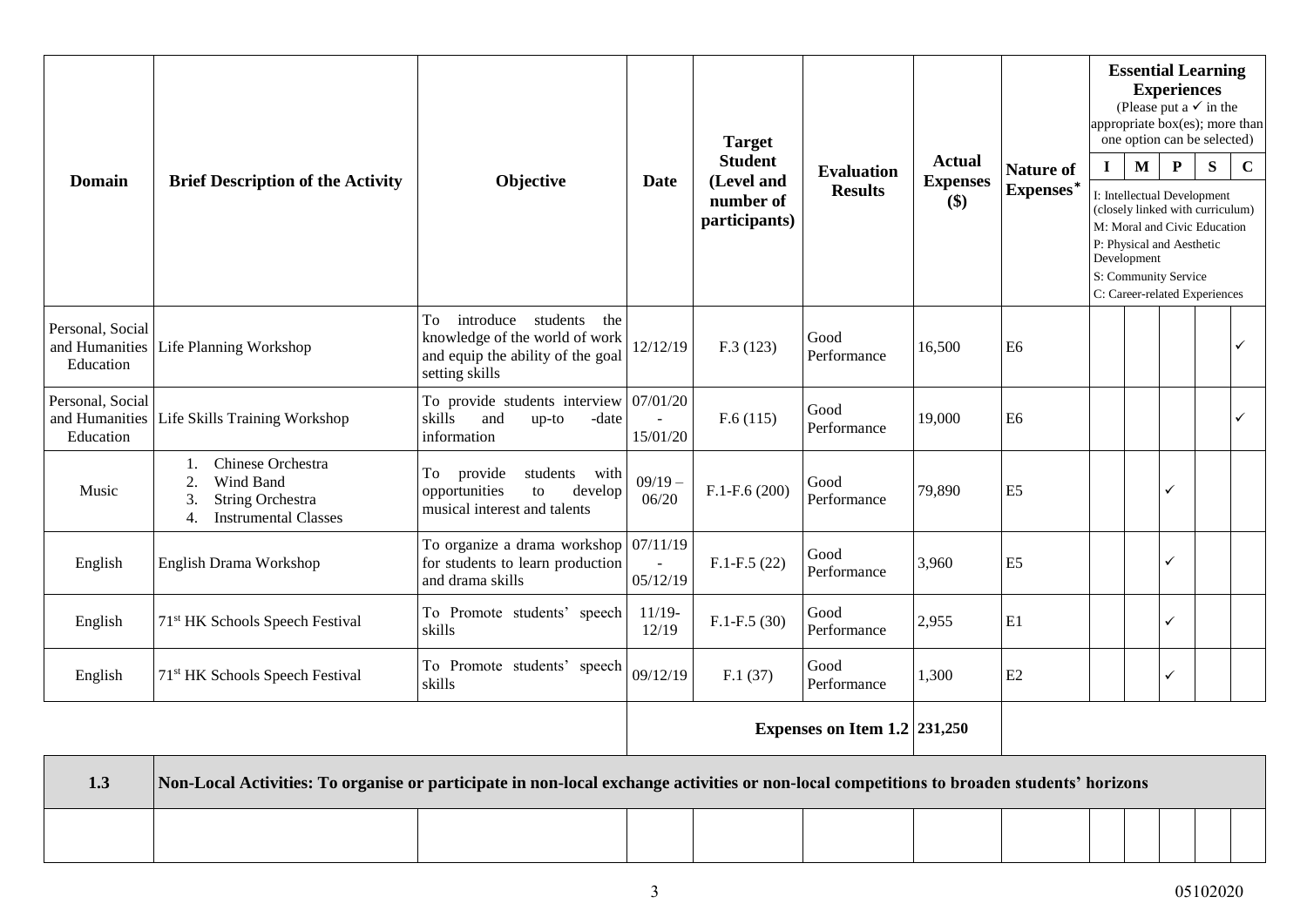| <b>Domain</b> | <b>Brief Description of the Activity</b> | Objective | Date | <b>Target</b><br><b>Student</b><br>(Level and<br>number of<br>participants) | <b>Evaluation</b><br><b>Results</b> | <b>Actual</b><br><b>Expenses</b><br>\$) | <b>Nature of</b><br>Expenses* | $\mathbf{M}$<br>Development | <b>Essential Learning</b><br><b>Experiences</b><br>(Please put a $\checkmark$ in the<br>appropriate box(es); more than<br>one option can be selected)<br>$\mathbf{P}$<br>I: Intellectual Development<br>(closely linked with curriculum)<br>M: Moral and Civic Education<br>P: Physical and Aesthetic<br>S: Community Service<br>C: Career-related Experiences | S | $\mathbf C$ |
|---------------|------------------------------------------|-----------|------|-----------------------------------------------------------------------------|-------------------------------------|-----------------------------------------|-------------------------------|-----------------------------|----------------------------------------------------------------------------------------------------------------------------------------------------------------------------------------------------------------------------------------------------------------------------------------------------------------------------------------------------------------|---|-------------|
|               |                                          |           |      |                                                                             | <b>Expenses on Item 1.3</b>         | $\boldsymbol{0}$                        |                               |                             |                                                                                                                                                                                                                                                                                                                                                                |   |             |
| 1.4           | <b>Others</b>                            |           |      |                                                                             |                                     |                                         |                               |                             |                                                                                                                                                                                                                                                                                                                                                                |   |             |
|               |                                          |           |      |                                                                             |                                     |                                         |                               |                             |                                                                                                                                                                                                                                                                                                                                                                |   |             |
|               |                                          |           |      |                                                                             | <b>Expenses on Item 1.4</b>         | $\bf{0}$                                |                               |                             |                                                                                                                                                                                                                                                                                                                                                                |   |             |
|               |                                          |           |      | <b>Expenses for Category 1</b>                                              | 247,745.43                          |                                         |                               |                             |                                                                                                                                                                                                                                                                                                                                                                |   |             |

| <b>Domain</b> | Item                                                                      | Purpose                                                            | <b>Actual Expenses</b> (\$) |  |  |
|---------------|---------------------------------------------------------------------------|--------------------------------------------------------------------|-----------------------------|--|--|
| Category 2    | To procure equipment, consumables or learning resources for promoting LWL |                                                                    |                             |  |  |
| LWL           | Resources for House Cheering team & services (Two sets<br>microphone)     | <b>Cheering Team Training</b>                                      | 1,176.95                    |  |  |
| PE            | Subsidy of Team uniform                                                   | To enhance students' responsibilities and cater the students' need | 65,980                      |  |  |
| PE            | <b>Booking Training Field</b>                                             |                                                                    | 1178                        |  |  |